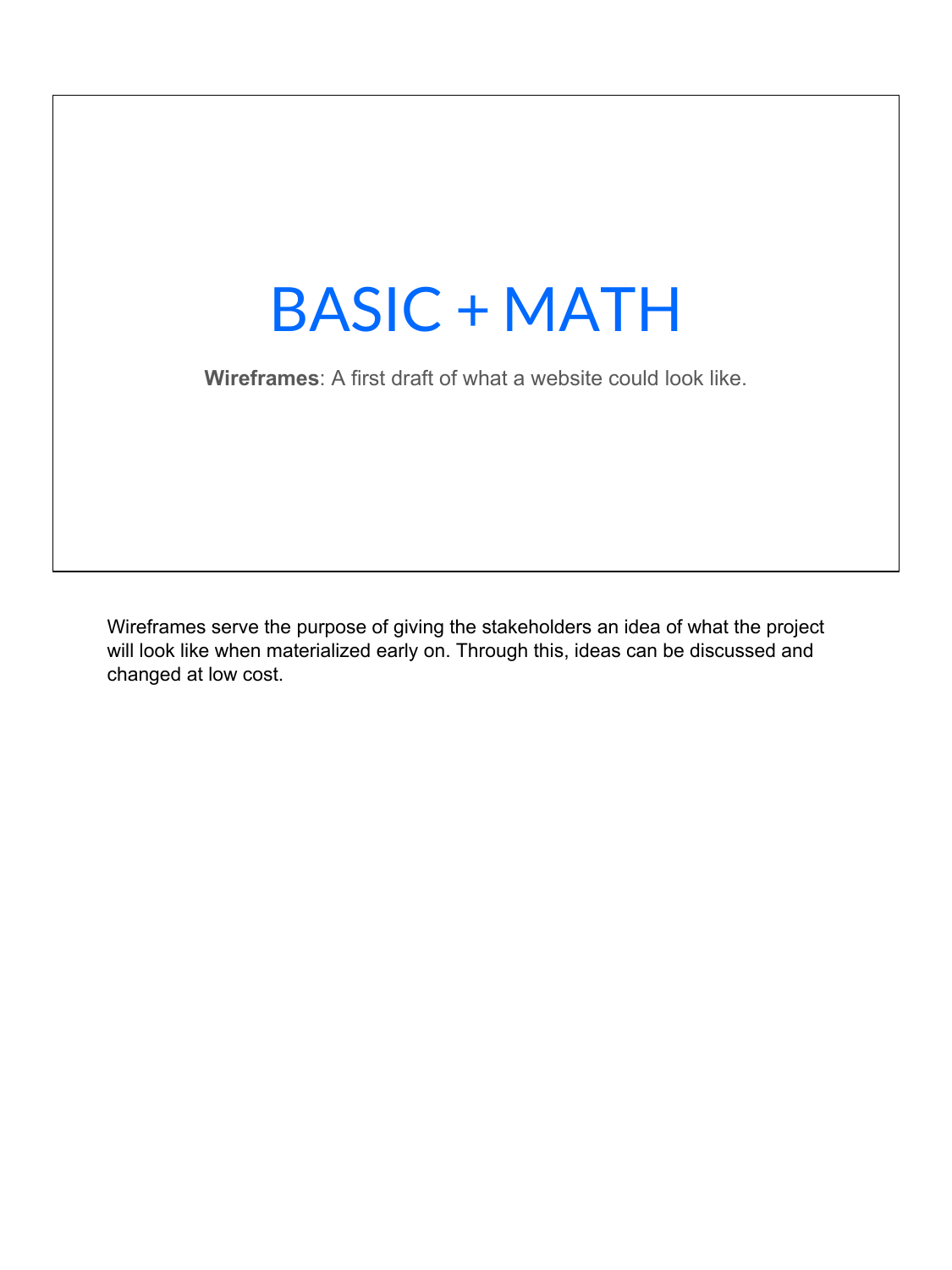

**What you see when you visit the page the first time.**

The landing page is what a user sees when he enters "basic-math.ch" in his browser for the first time. Depending on the users' system settings, the language is automatically determined (EN, DE or FR).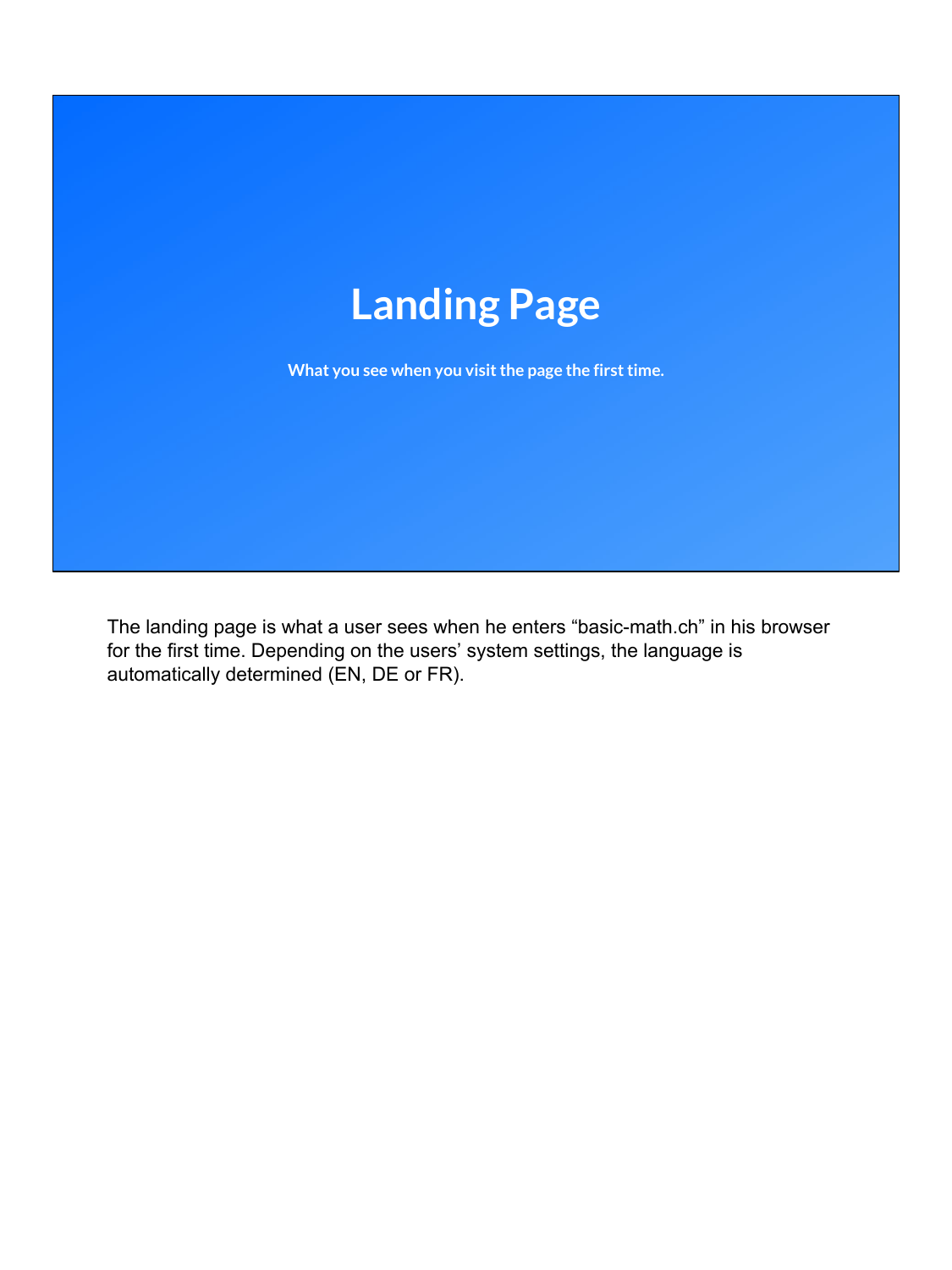

The very first thing the user will see on the landing page is the so called "above the fold" part. Usually, there's a nice image (in our case it should be something mathematics related) and an action button. The action button should be something to "Get Started".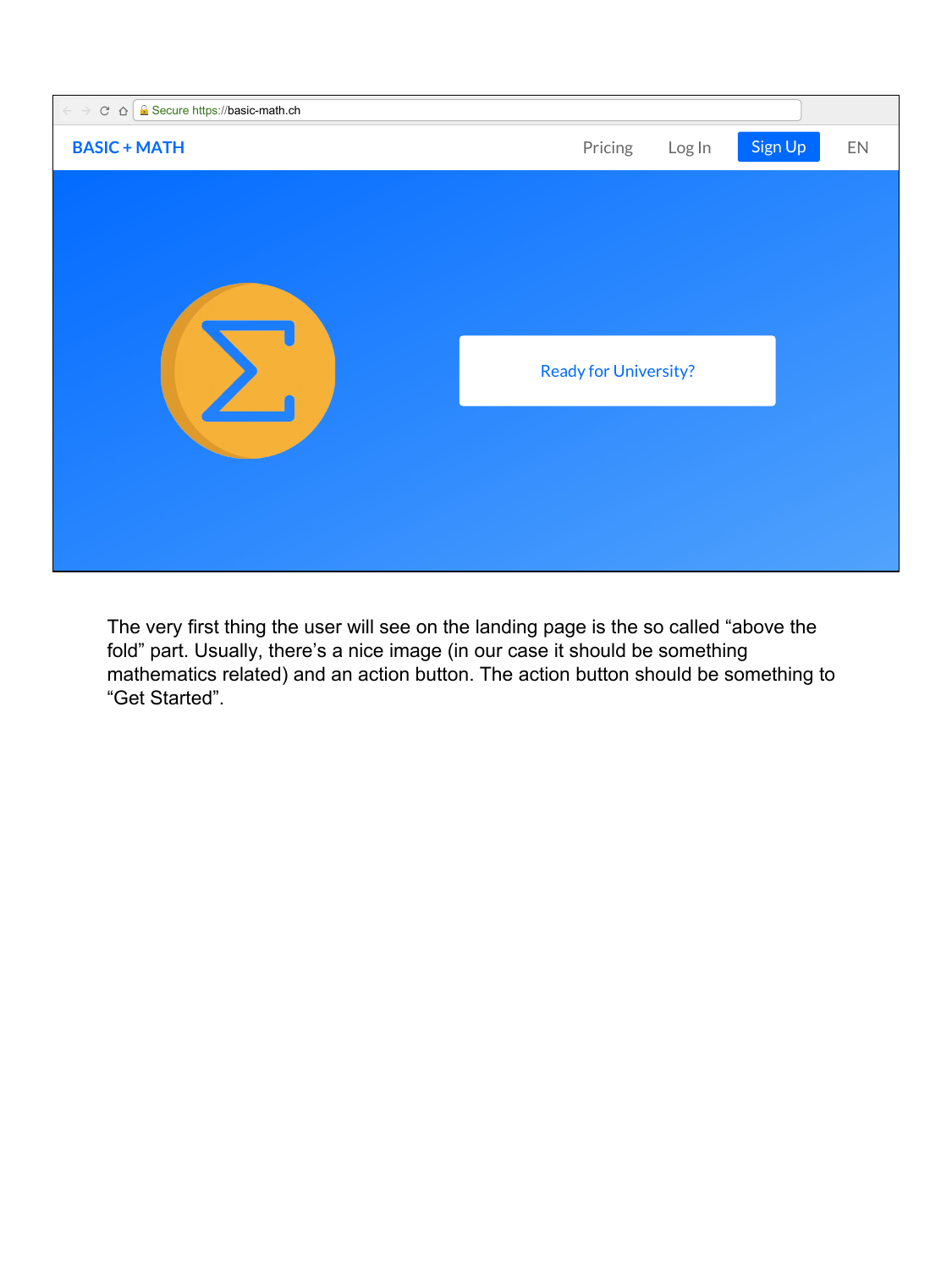

"Below the fold" are the value propositions of the website.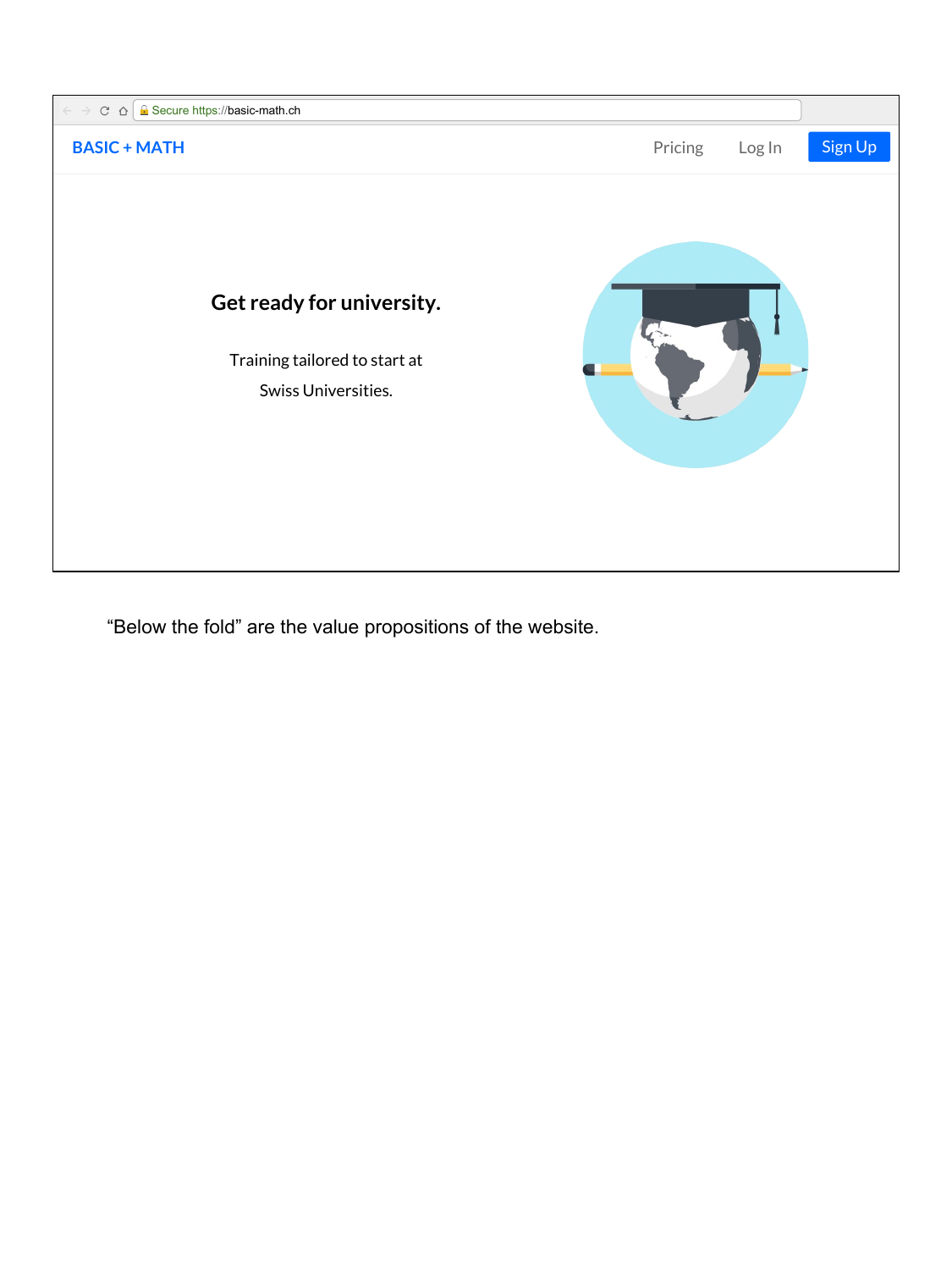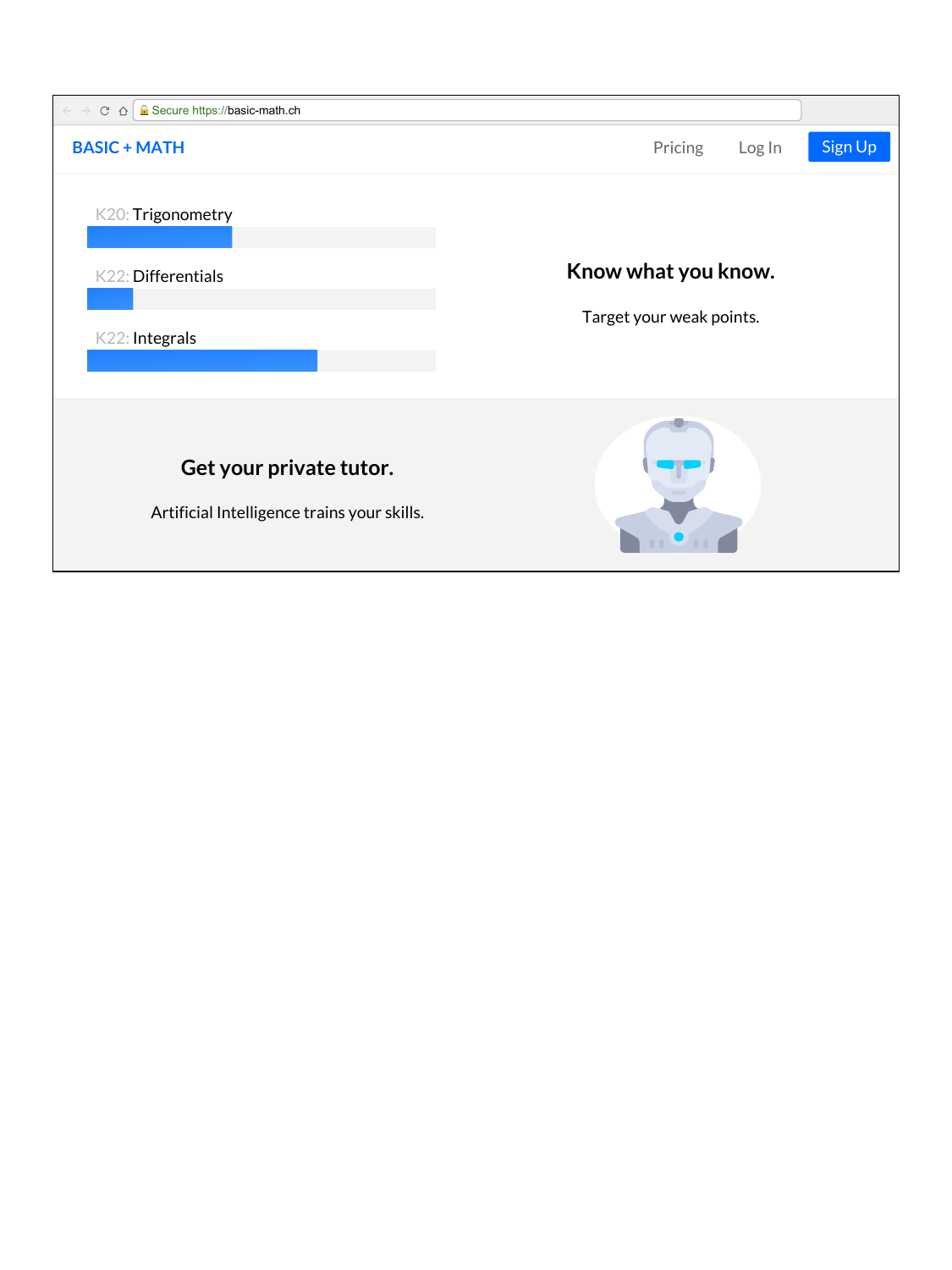## **Placement Test**

**Get a rough overview of the student in less than one hour.** How exactly this is one is subject to study.

Similar to [duolingo.com,](http://duolingo.com) our action button is a placement test. The user can do it **even before registration,** which lowers barriers to entry. After the user has completed a placement test, chances of registration are significantly increased.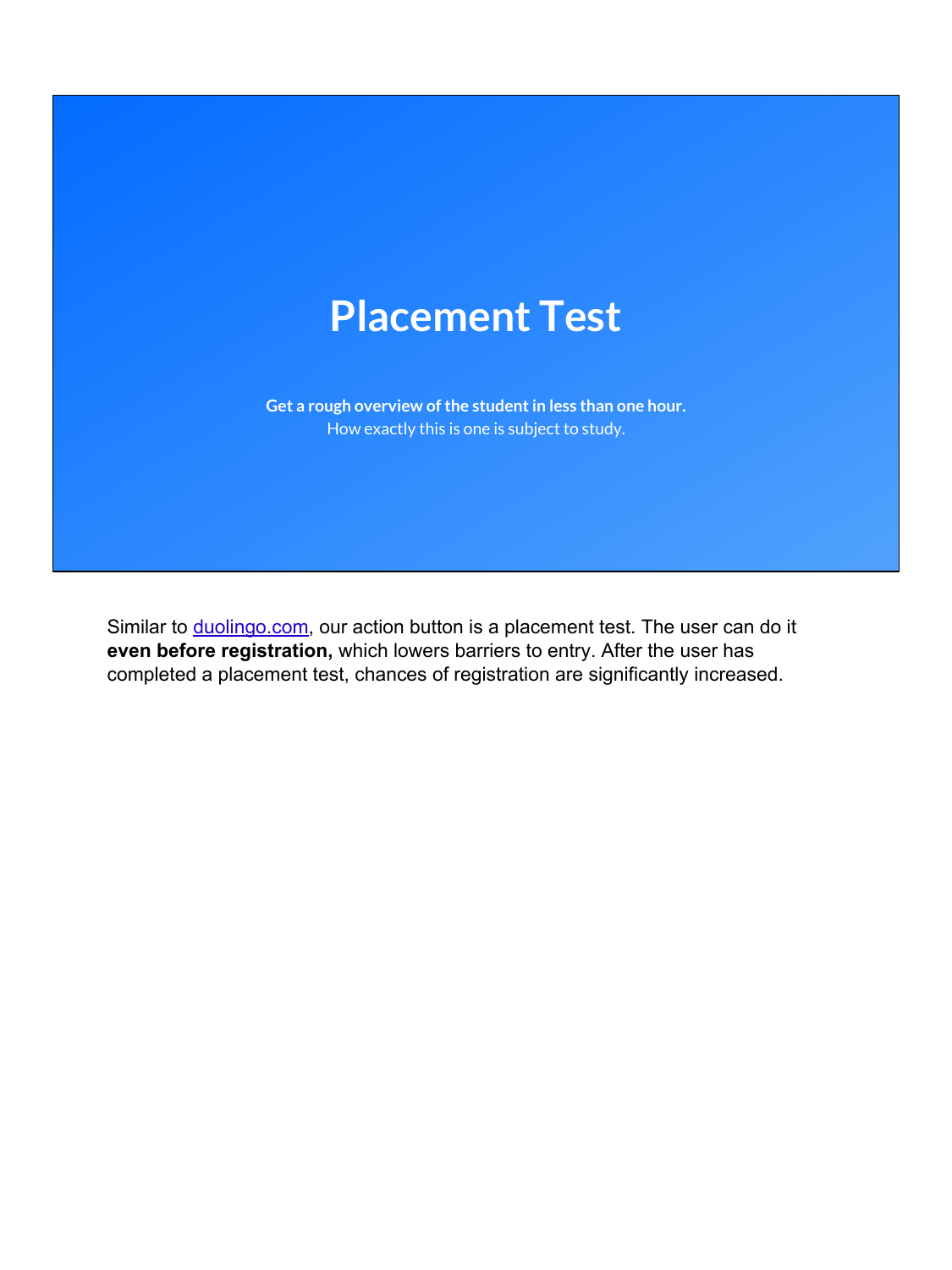| $\epsilon \rightarrow c \cdot \hat{\Omega}$ & Secure https://basic-math.ch |         |        |         |
|----------------------------------------------------------------------------|---------|--------|---------|
| <b>BASIC + MATH</b>                                                        | Pricing | Log In | Sign Up |
| Question 1/30                                                              |         |        |         |
|                                                                            |         |        |         |
|                                                                            |         |        |         |
| What do you want to study or what are you studying?                        |         |        |         |
| ▼ Economics                                                                |         |        |         |
| Mathematics                                                                |         |        |         |
| Physics                                                                    |         |        |         |
| Computer Science                                                           |         |        |         |
| $\cdots$                                                                   |         |        |         |
|                                                                            |         |        |         |
|                                                                            |         |        |         |
|                                                                            |         |        |         |
|                                                                            |         |        |         |

As a central aspect of the platform, the student selects which subject he wants to work on. Since the required mathematical foundations vary for different fields of study, the targeted skills on the platform should vary accordingly. A first indication of what is important for which field of study can found in **Schlussbericht**.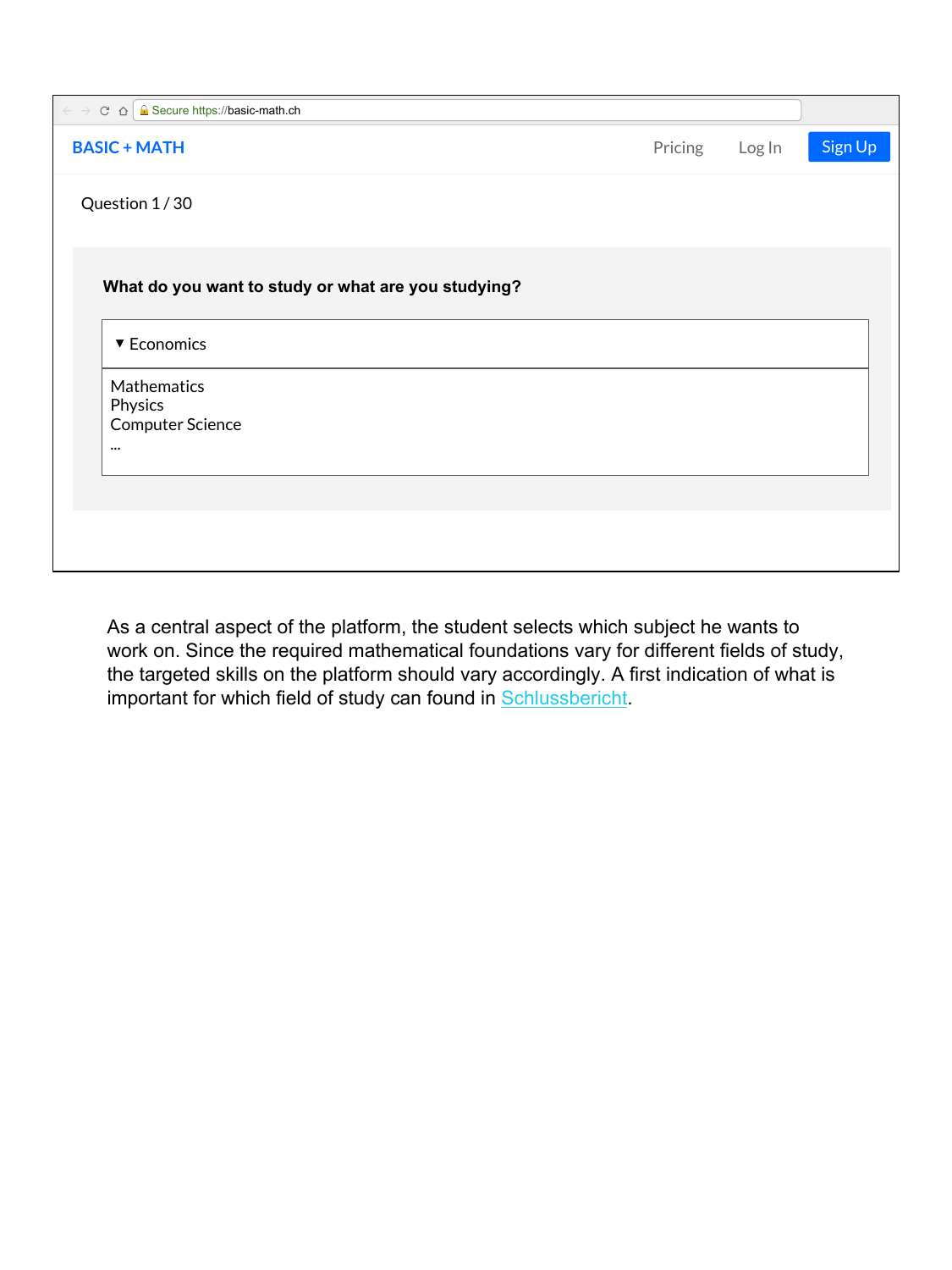

What exactly this placement test will look like is open and subject to discussion and research. In a best case scenario, the placement test is improved with data generated from the in-use product. However, until then, a first guess at a reasonable placement test has to be done. The idea is that the intelligent tutor rapidly detects skills and adjusts accordingly.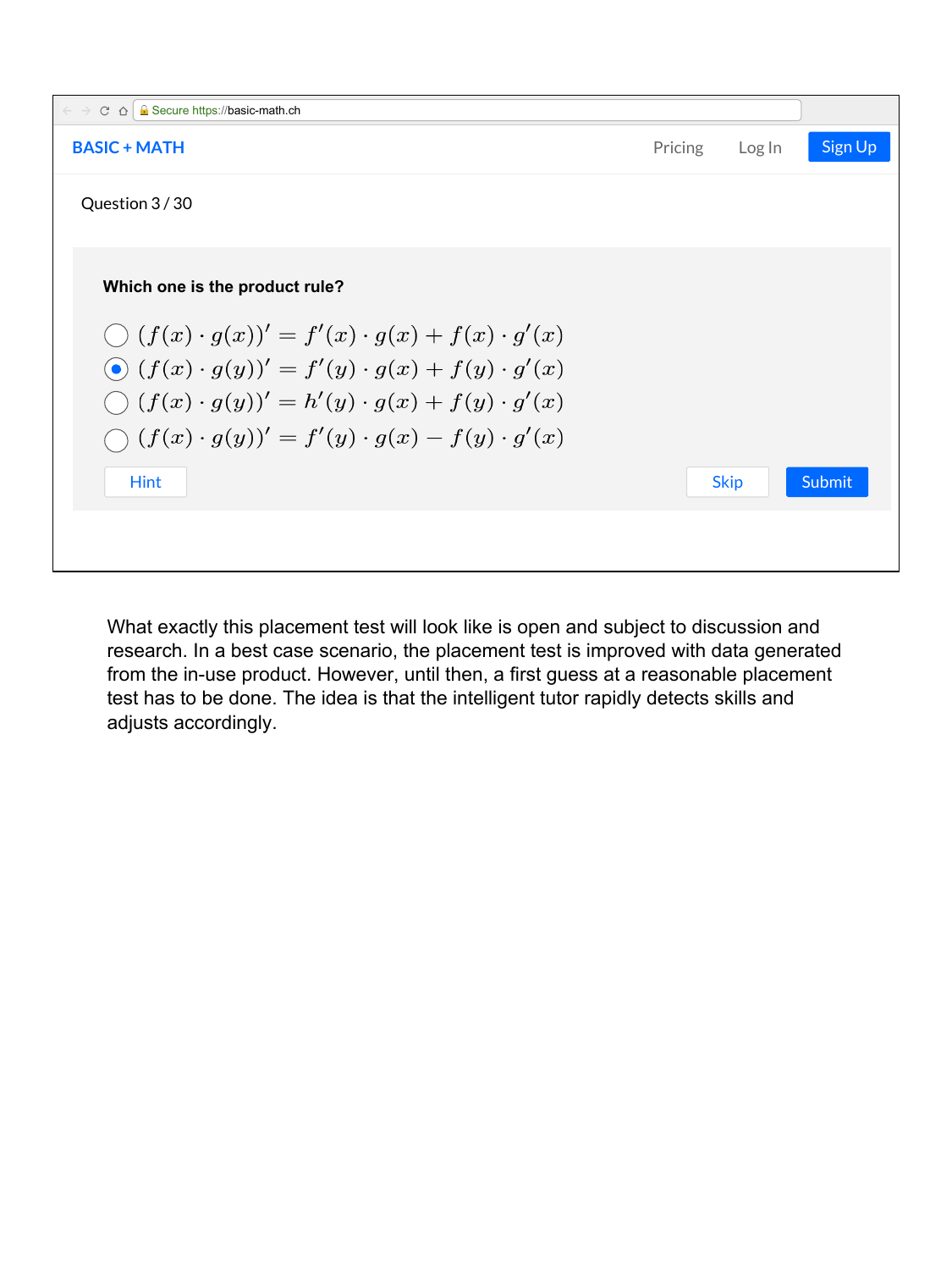

Thinking out of the box could be an option to speed up the placement test.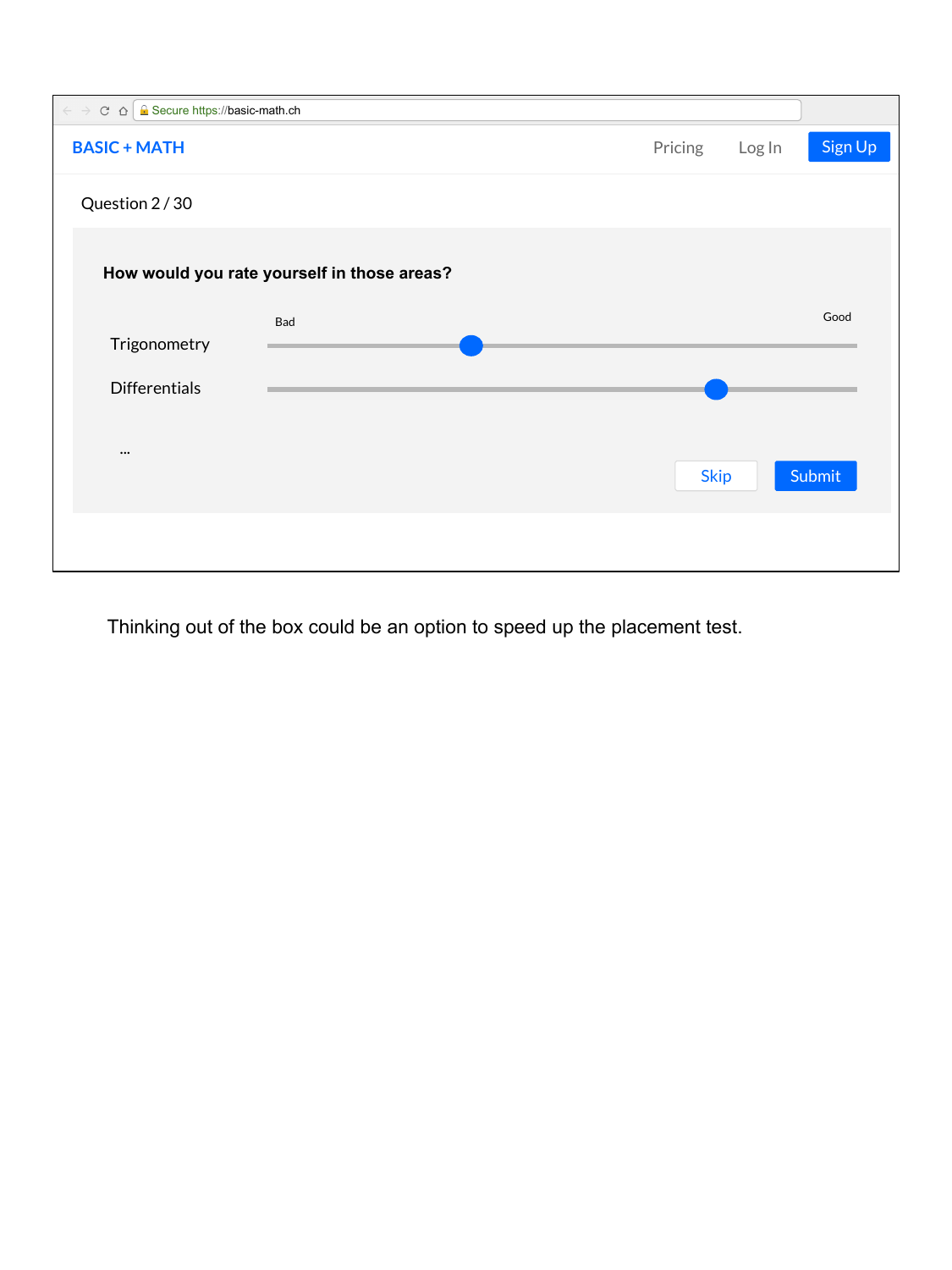## **Dashboard**

**What the student sees when he / she logs in.**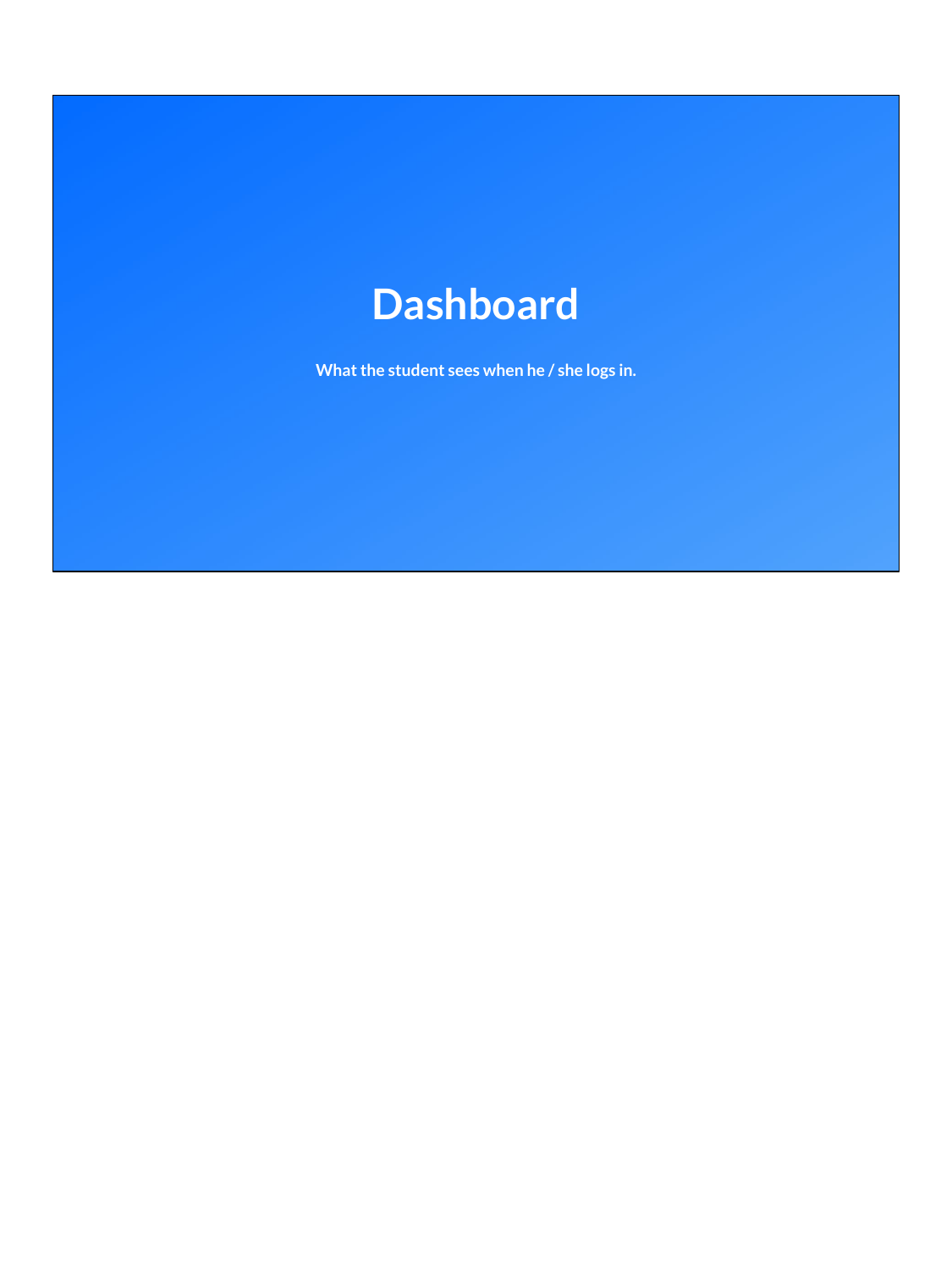| <b>R</b> Secure https://basic-math.ch<br>$\leftarrow$ $\rightarrow$<br>$C \triangle$ |                                                                           |
|--------------------------------------------------------------------------------------|---------------------------------------------------------------------------|
| <b>BASIC + MATH</b>                                                                  | 232 <sup>rd</sup><br>John Jim ▼                                           |
| Study!<br>Math basics required to study physics<br>Termumformungen                   | Mastery<br>Feb<br>Dec<br>Jan<br>Today<br>You're currently at 95% mastery. |
| <b>Binomische Formeln</b>                                                            |                                                                           |

The dashboard consists of three main parts.

First, a button that says "Study!" will start a training session with content our recommender system deems best for the student. The student doesn't have to select content himself; the suggestions are selected automatically.

Second, the student gets an overview of all math topics that are relevant to the subject he wants to study. The topics have progress bars to visualize where the student stands. The topics are clickable; when clicked, the subtopics are shown (see next slide).

Third, a sidebar gives the user information about his overall progress (mastery) and other useful information.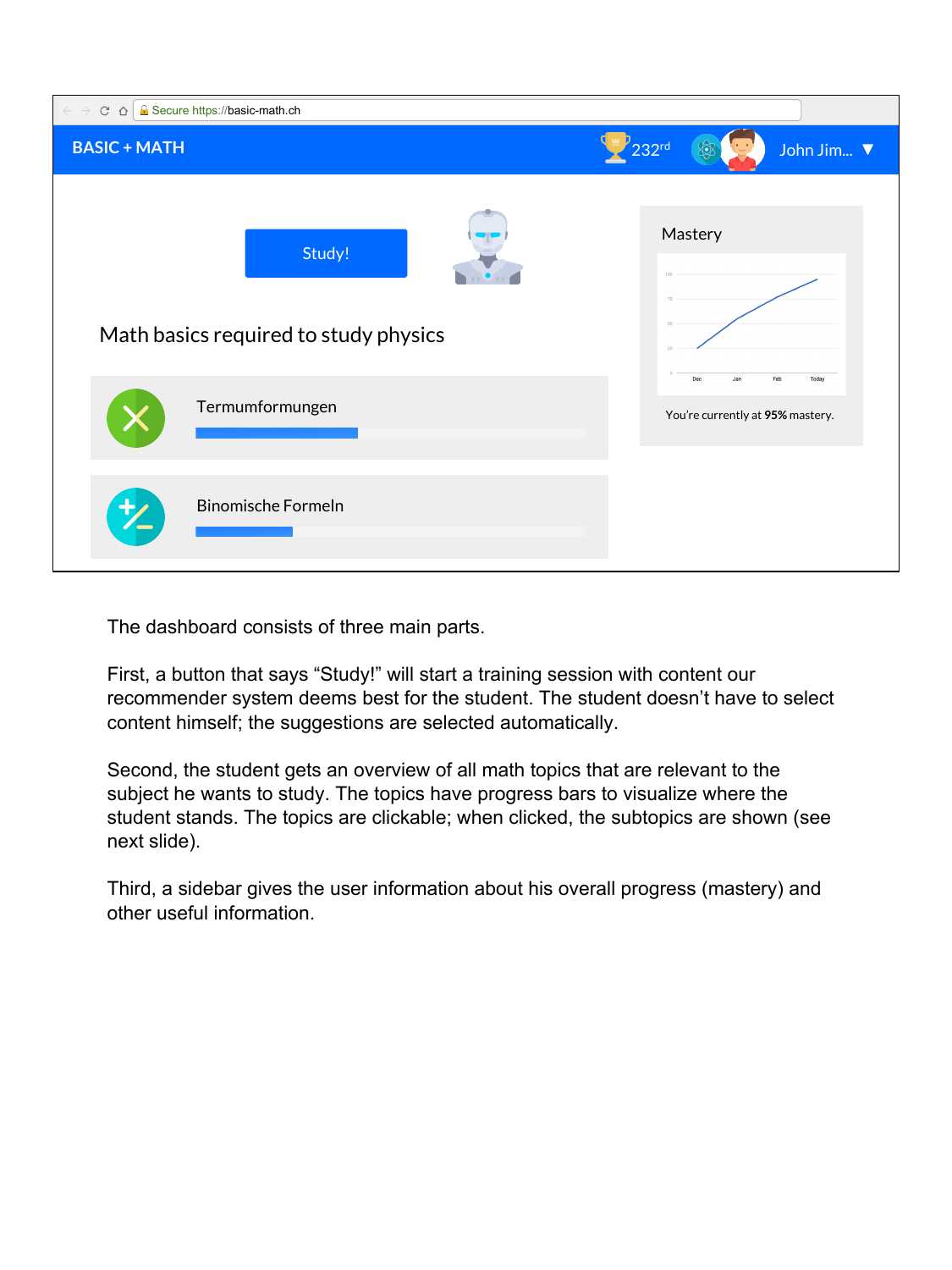

Here's the view of the unfolded topic with its subtopics.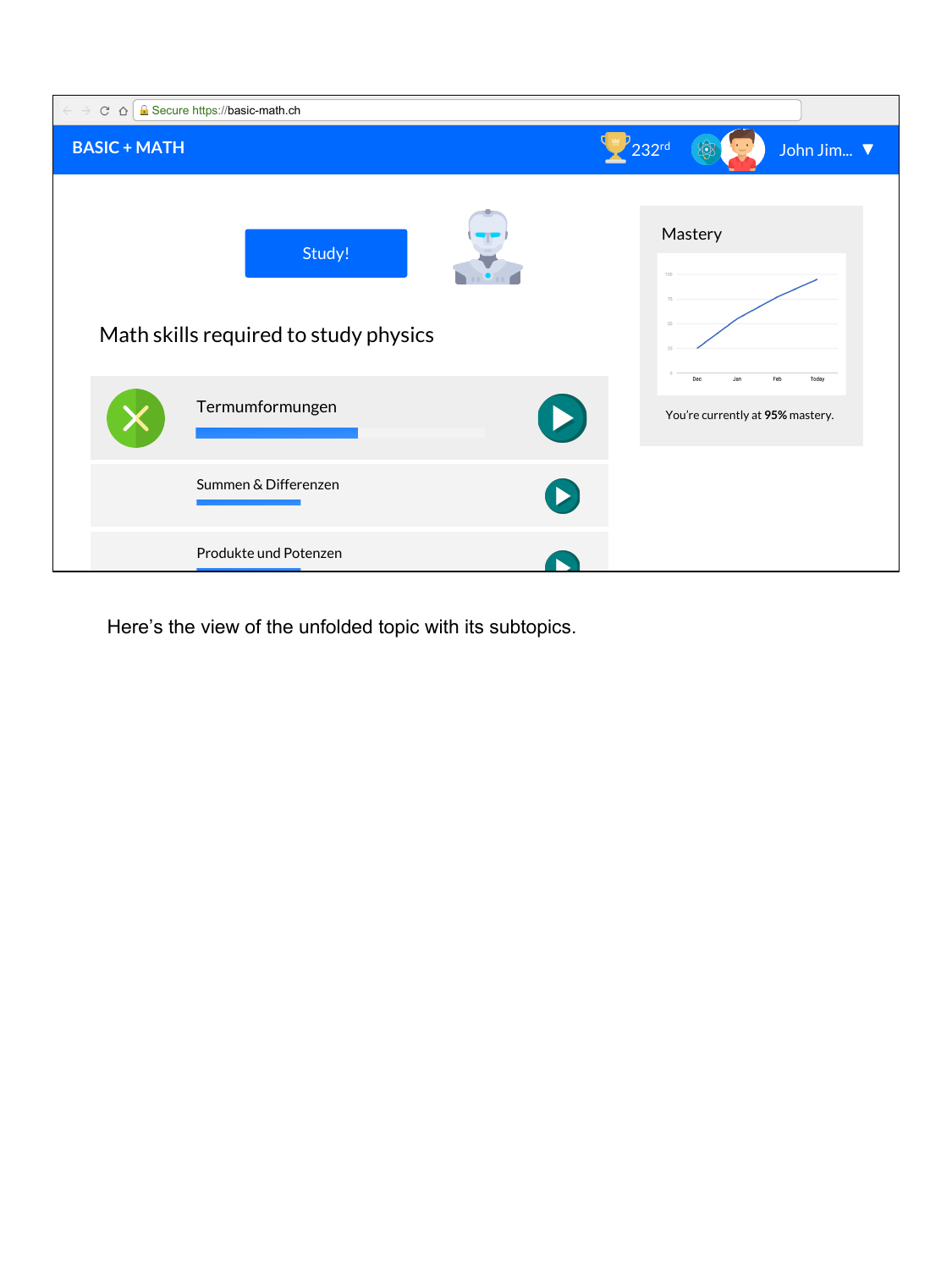## **Practice**

**What a training session looks like.**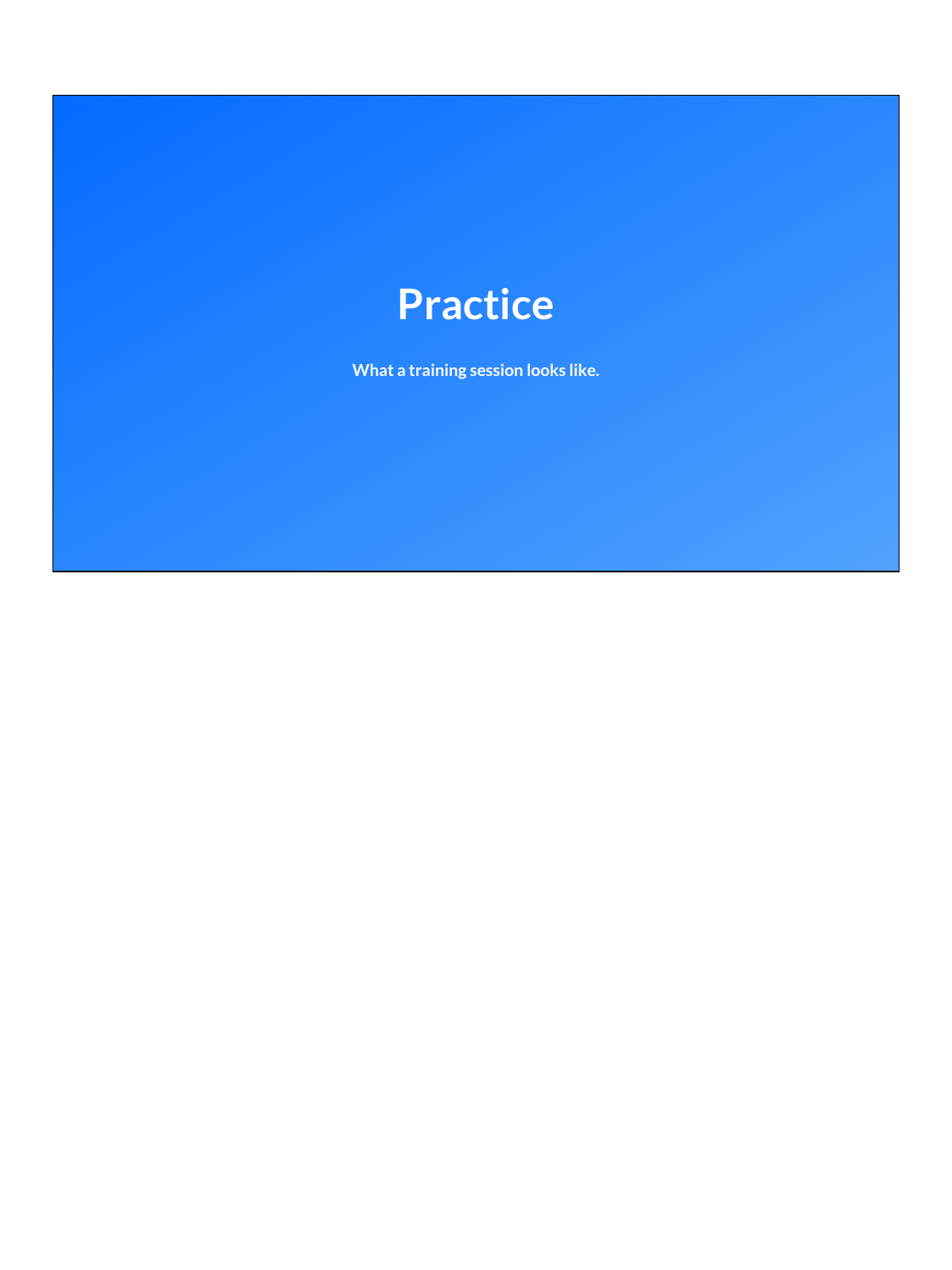

Before starting a training session, a mode can be chosen. Different training modes increase variability and prepare for different circumstances.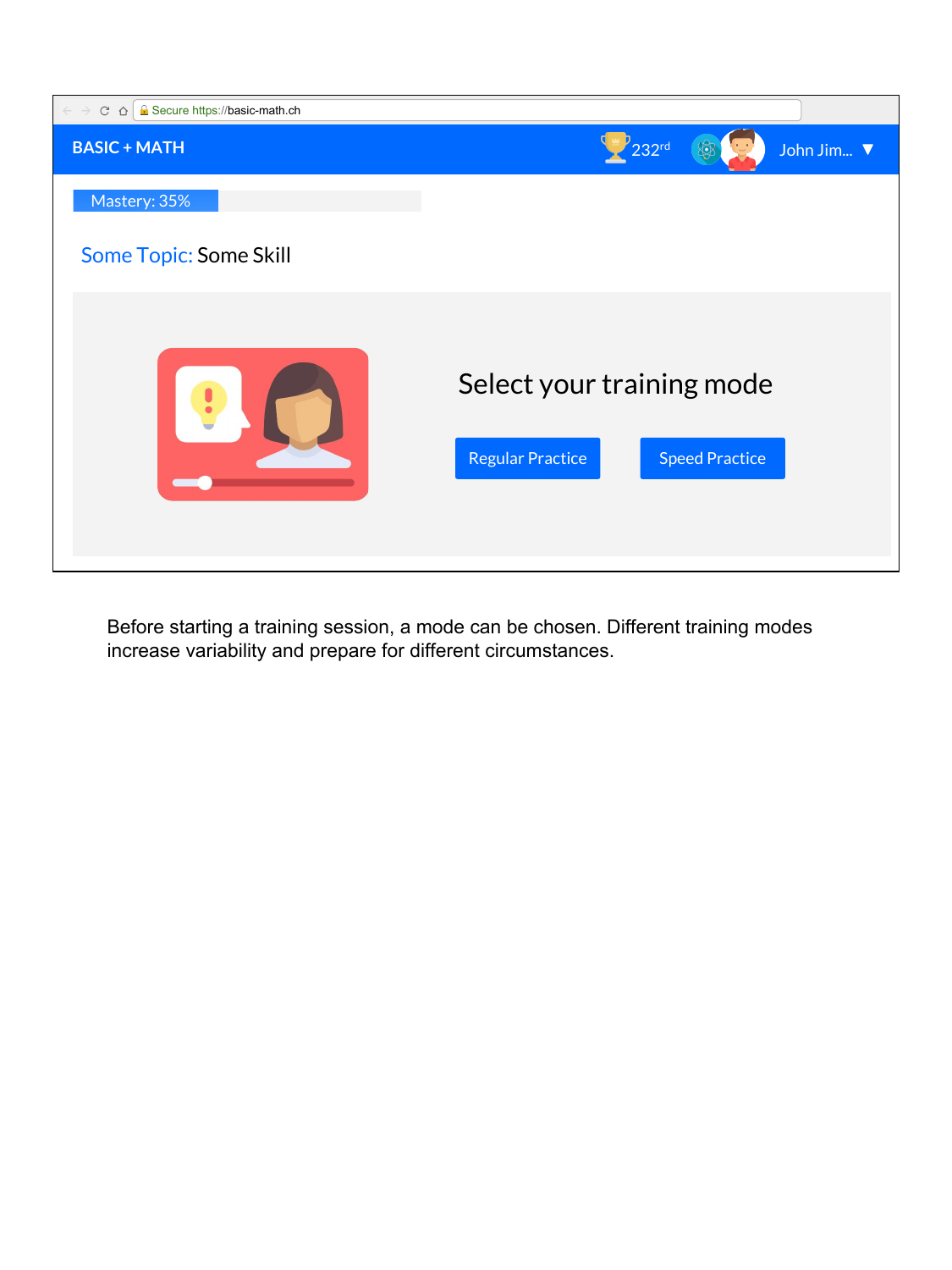

In a training session, the user gets a progress bar about his mastery of the current competency.

Different exercise types (Multiple Choice, etc.) are discussed on the next few slides.

The user can choose whether he wants to:

- Solve the problem directly and submit the solution
- Request a hint first
- Read the theory
- Skip the problem. When the skip button is pressed, feedback is requested regarding why the exercise was skipped (too easy? too hard? other reason?)

The knowledge tracing system tracks the interactions and adjusts the mastery level accordingly. For example, if the user enters a wrong solution, probably his mastery level will go down. How exactly the knowledge tracing algorithms work will be subject to intensive research and optimization.

Next, we'll see what happens when the "View Theory" button is clicked (which will also be tracked, like everything else).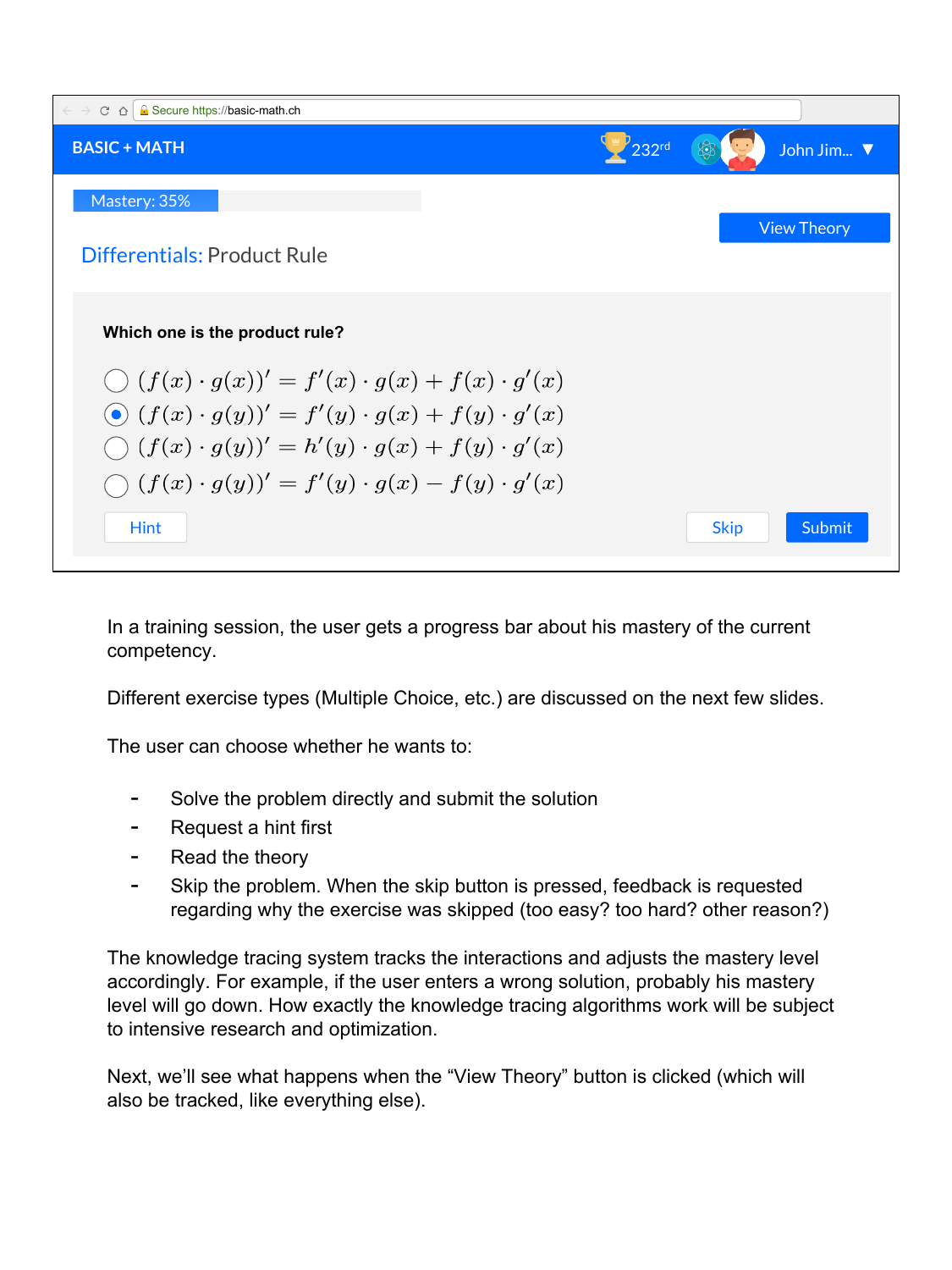|                               | $\overline{\phantom{a}}$ Jim $\overline{\phantom{a}}$                                                                                        |
|-------------------------------|----------------------------------------------------------------------------------------------------------------------------------------------|
|                               |                                                                                                                                              |
|                               | heory                                                                                                                                        |
|                               |                                                                                                                                              |
|                               |                                                                                                                                              |
|                               |                                                                                                                                              |
|                               |                                                                                                                                              |
|                               |                                                                                                                                              |
| Yes<br>No<br>GOT IT?<br>Maybe | <i>i</i> ubmit                                                                                                                               |
|                               | $C \cap \bigcap$ <b>A</b> Secure https://basic-math.ch<br>$\overline{\mathbf{x}}$<br><b>Product Rule</b><br>$\bullet$<br>The product rule is |

Theory will be available in a pop-up window. Additionally, data is collected regarding whether or not the student thinks he understood the theory. The theory consists of a written part and, in some cases, a video.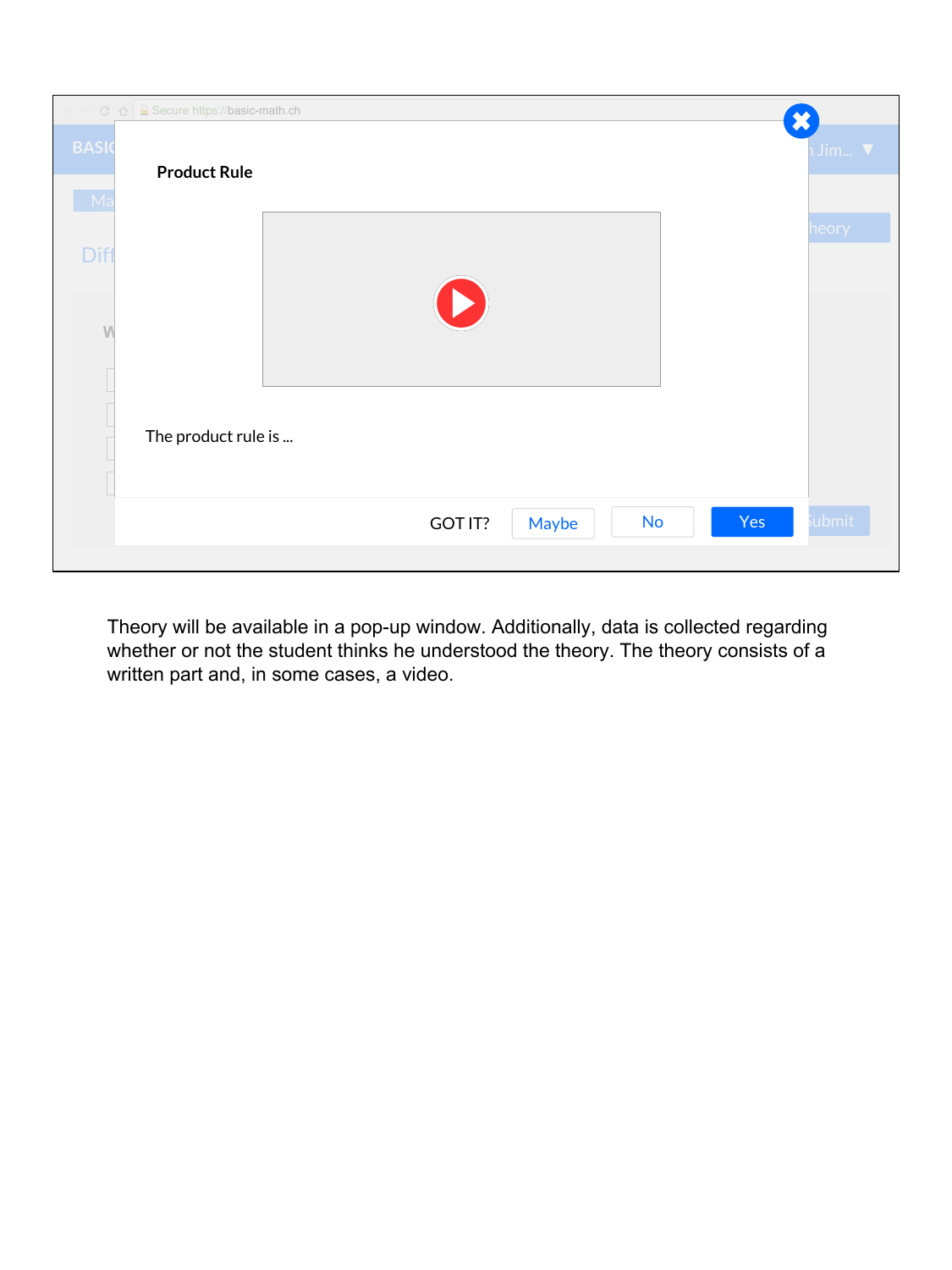

**Curves**: Allow to easily enter solutions for curve discussions. [The comment feature isn't available here, so I'm writing my comment in brackets. I'm not sure what this sentence means (there's no subject), so I'm not sure how to edit it and maintain intended meaning.]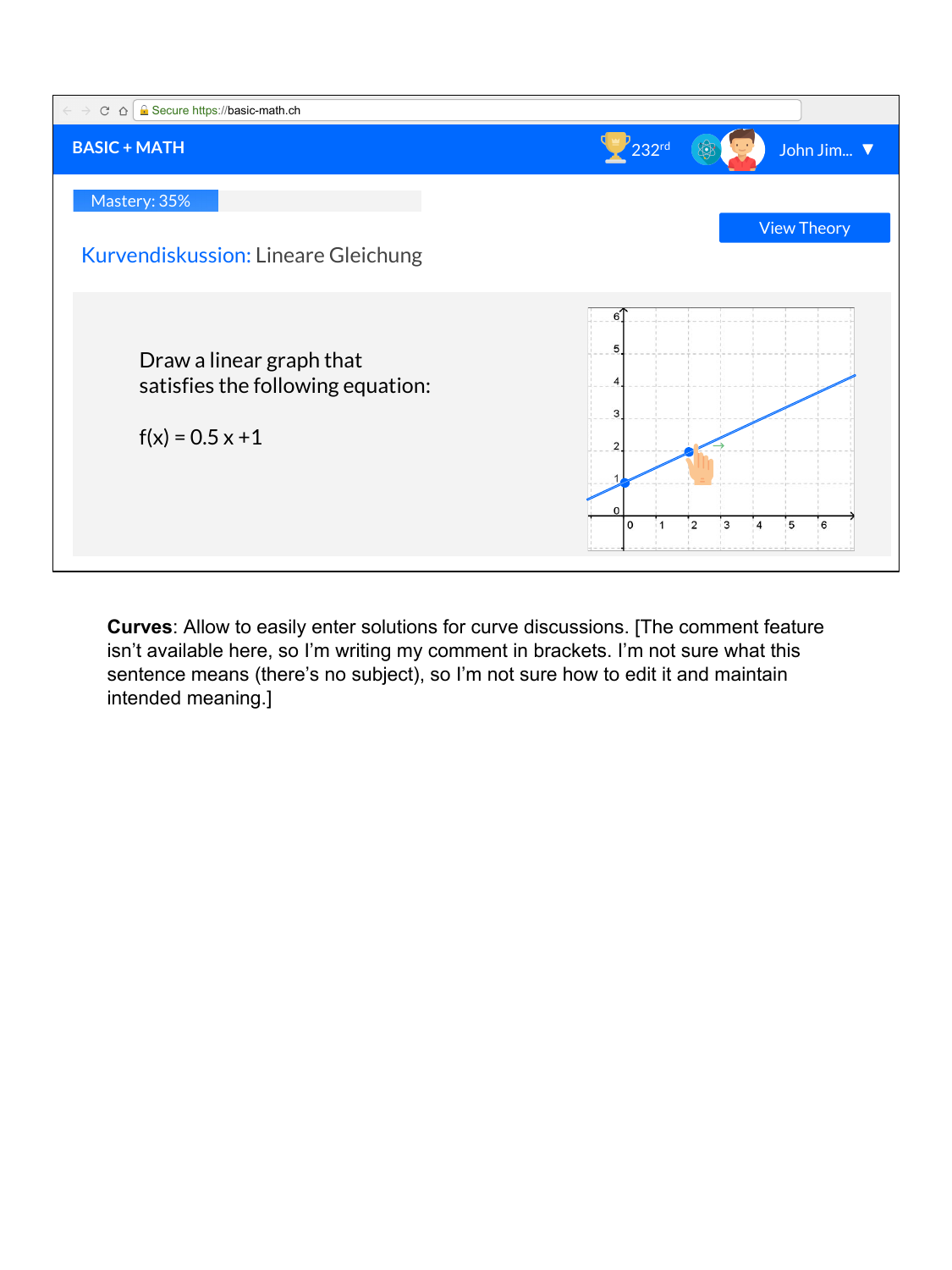

**Bar Diagrams:** Allow to easily enter solutions for cases such as growth. [Same as last slide. Do you mean "Allows the student to student to easily enter solutions for cases such as growth?" And, if so, what is doing the allowing?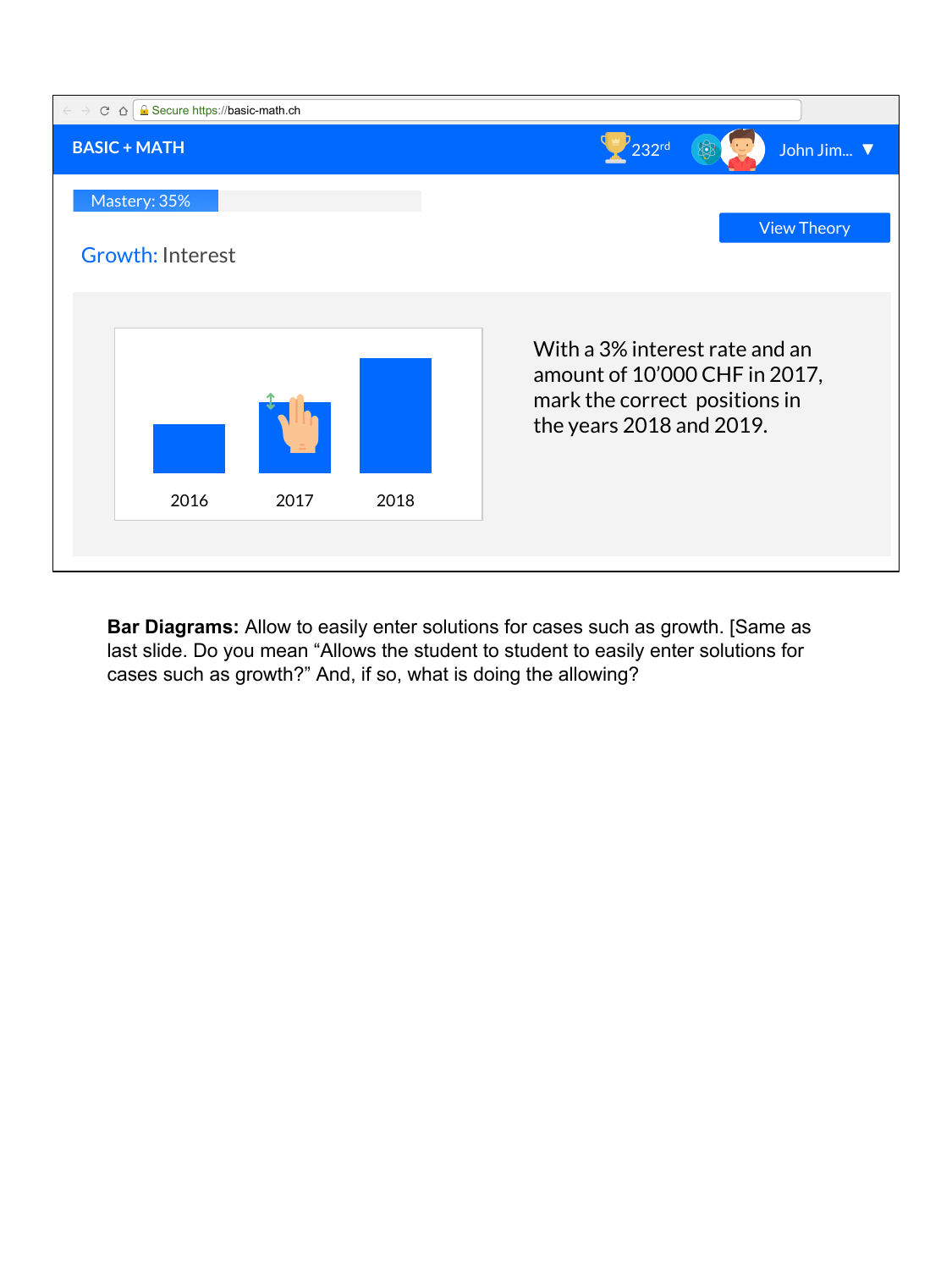| $\epsilon \rightarrow c \cdot \Delta$ <b>e</b> Secure https://basic-math.ch |                                  |
|-----------------------------------------------------------------------------|----------------------------------|
| <b>BASIC + MATH</b>                                                         | $\mathbb{Z}$ 232rd<br>John Jim ▼ |
| Mastery: 35%                                                                |                                  |
| Potenzen: 3te Potenz                                                        | <b>View Theory</b>               |
| Factor $x^2$ - 2x + 3                                                       |                                  |
| Solution Field                                                              |                                  |
| <b>Hint</b>                                                                 | Submit<br><b>Skip</b>            |

**Solution Field**: Smart algorithms detect whether the answer is correct. For example, it doesn't matter whether  $(x-3)(x+4)$  or  $(x+4)(x-3)$  is entered in the above example.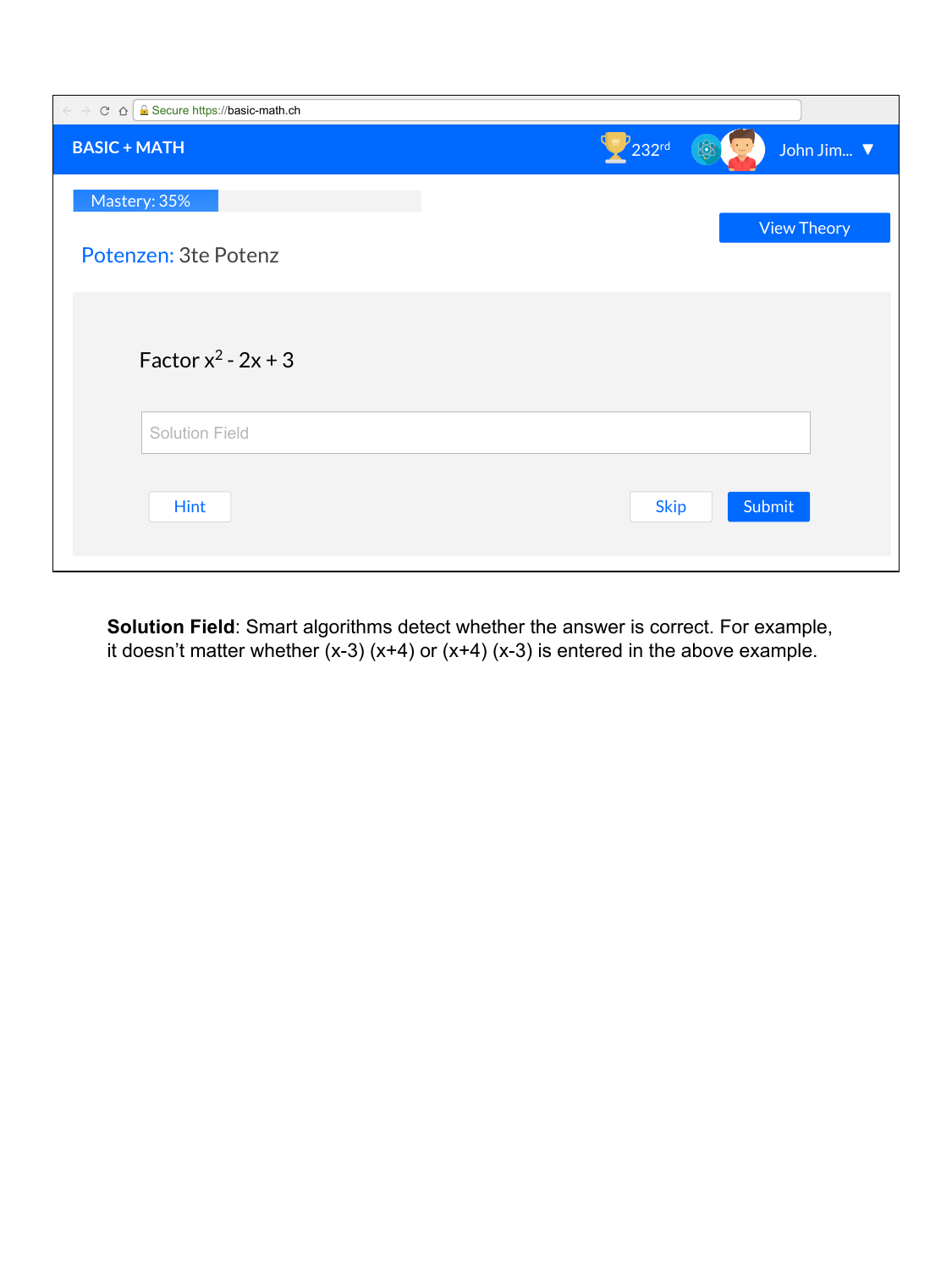

**Single Choice**: Only a single answer out of a set is correct.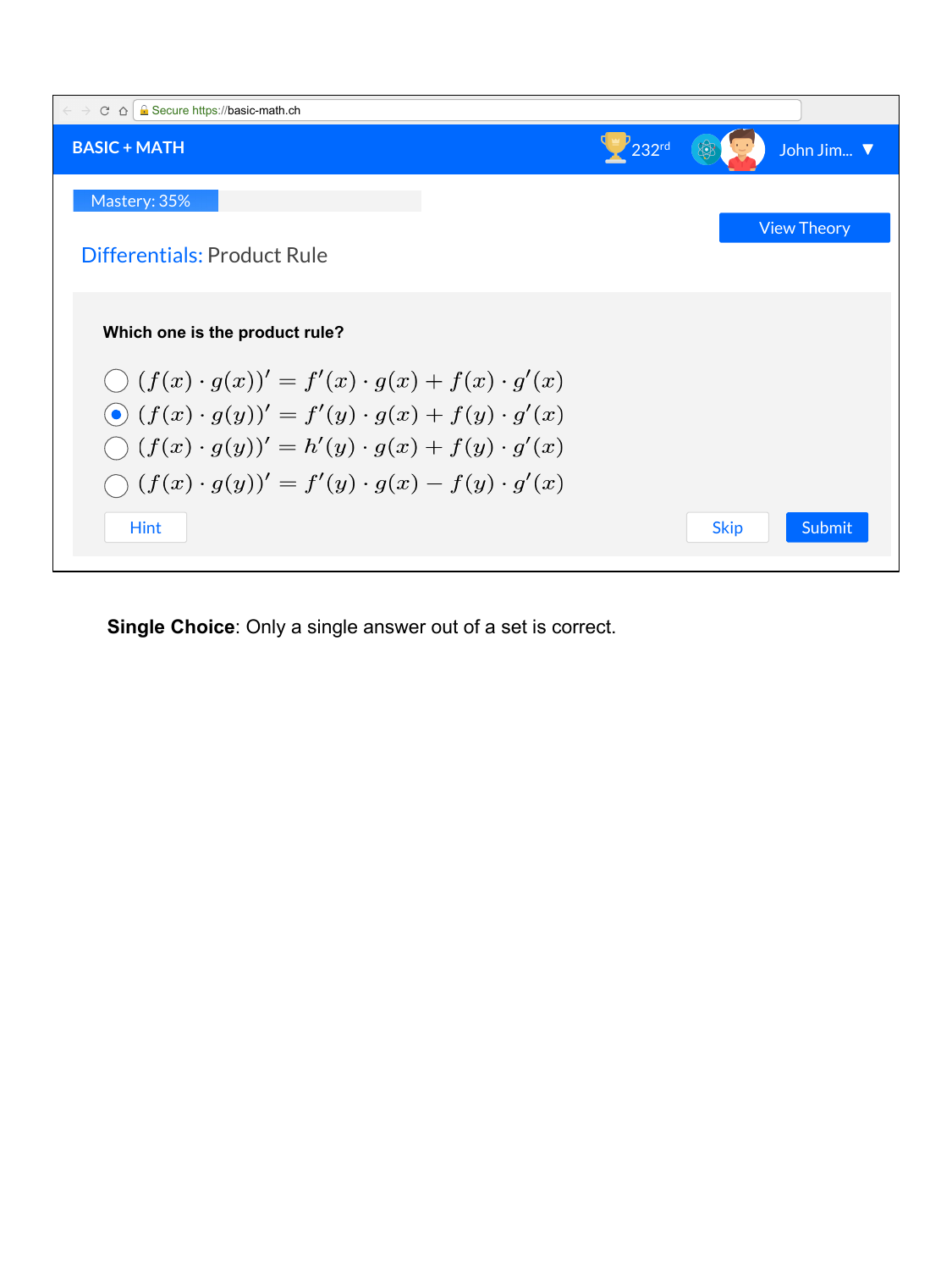| <b>R</b> Secure https://basic-math.ch<br>$\leftarrow$ $\rightarrow$<br>$C$ $\Omega$                                     |                            |
|-------------------------------------------------------------------------------------------------------------------------|----------------------------|
| <b>BASIC + MATH</b>                                                                                                     | $P_{232}$ rd<br>John Jim ▼ |
| Mastery: 35%                                                                                                            |                            |
| <b>Limits: Rules</b>                                                                                                    | <b>View Theory</b>         |
| The following rule can be used to calculate limits:                                                                     |                            |
| True<br>False<br>Bernoulli de l'Hopital<br>T.<br>Sum Rule<br><b>Product Rule</b><br><b>Quotient Rule</b><br><b>Hint</b> | Submit<br><b>Skip</b>      |
|                                                                                                                         |                            |

**True / False Questions**: They allow the user to leave something blank that he's not sure about, thus allowing for fair grading.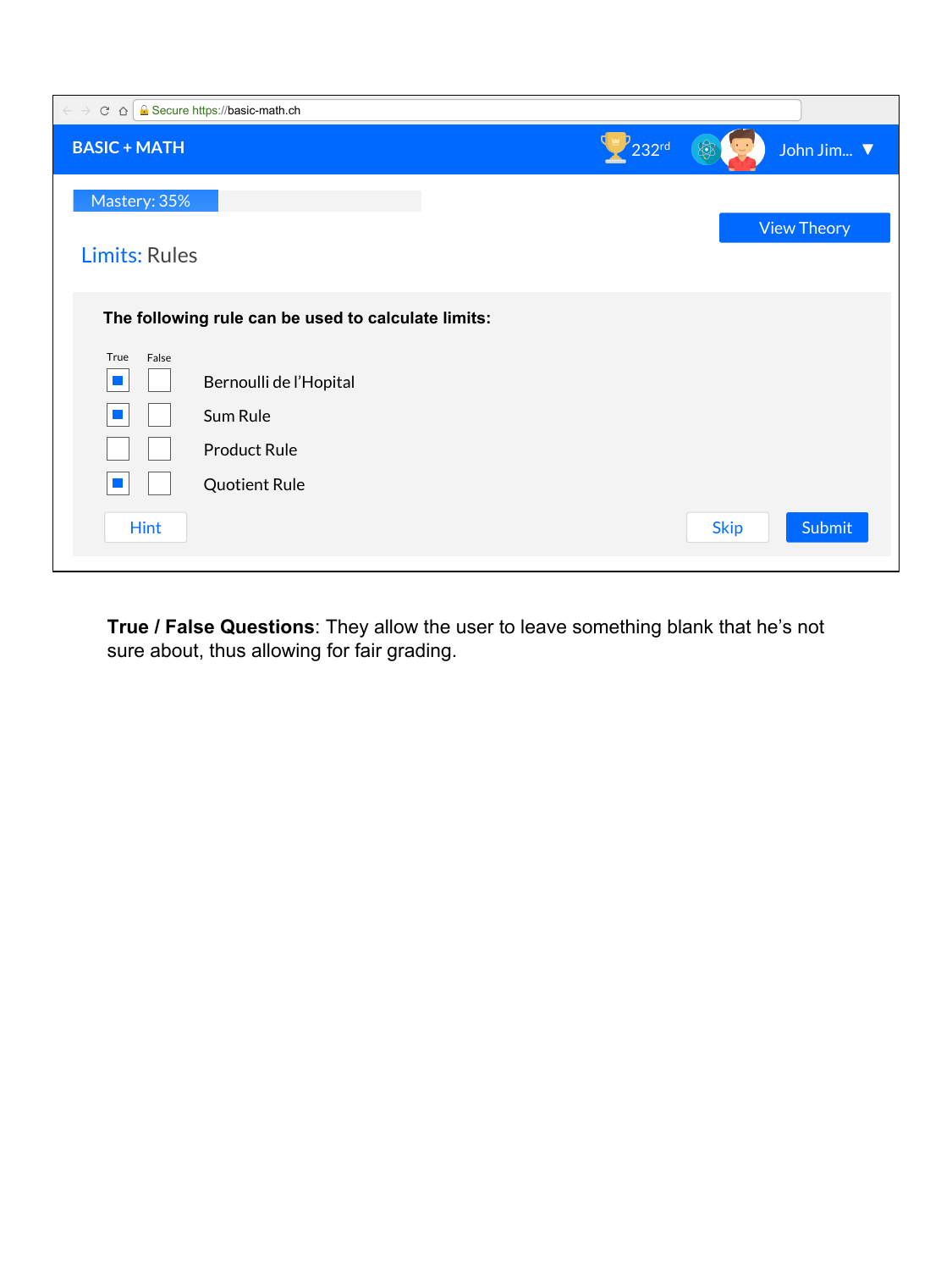| <b>A</b> Secure https://basic-math.ch<br>$C \Omega$<br>$\leftarrow$ $\rightarrow$ |                                                                                                                                                                                                                                                                                                                                  |                    |
|-----------------------------------------------------------------------------------|----------------------------------------------------------------------------------------------------------------------------------------------------------------------------------------------------------------------------------------------------------------------------------------------------------------------------------|--------------------|
| <b>BASIC + MATH</b>                                                               | $v_{232^{\text{rd}}}$                                                                                                                                                                                                                                                                                                            | John Jim ▼         |
| Mastery: 35%                                                                      |                                                                                                                                                                                                                                                                                                                                  | <b>View Theory</b> |
| <b>Integration: Trigonometric Functions</b>                                       |                                                                                                                                                                                                                                                                                                                                  |                    |
| Integrate $sin2(x)$                                                               | $\int \sin^2(x) dx = \int \sin(x) \sin(x) dx$<br>$-\cos(x)\cos(x)dx$<br>$\overline{?}$<br>$\cos^2(x)dx$<br>$= -\sin(x)\cos(x) +$<br>$= -\sin(x)\cos(x) +$<br>$= -\sin(x)\cos(x) + \int 1 dx - \int \sin^2(x) dx$<br>$\sin^2(x)dx$<br>$\ddot{?}$<br>$\hspace{1.6cm} = \hspace{1.6cm}$<br>Thus we have<br>?<br>$\int sin^2(x)dx =$ |                    |

**Solution with gaps**: In order to gradually increase difficulty, part of the solution can be provided, so the user just has to fill in the gaps. This is also a nice user experience, since it's easy to just fill in gaps on mobile devices.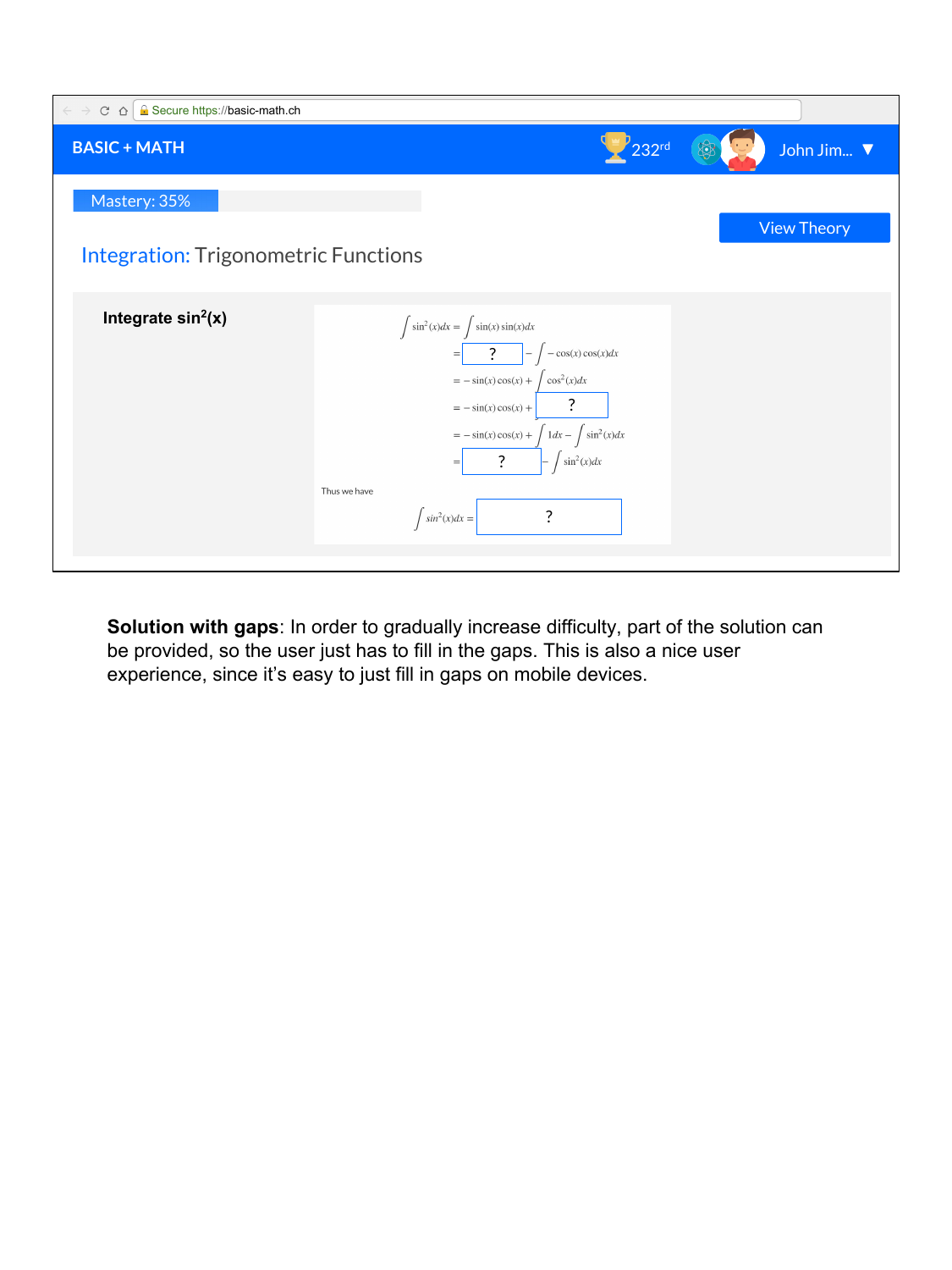| <b>A</b> Secure https://basic-math.ch<br>$\leftarrow$ $\rightarrow$<br>$C \Omega$ |                                                                                                                    |                    |  |
|-----------------------------------------------------------------------------------|--------------------------------------------------------------------------------------------------------------------|--------------------|--|
| <b>BASIC + MATH</b>                                                               | $P_{232}$ rd                                                                                                       | John Jim ▼         |  |
| Mastery: 35%                                                                      |                                                                                                                    | <b>View Theory</b> |  |
| <b>Integration: Trigonometric Functions</b>                                       |                                                                                                                    |                    |  |
| Integrate $sin2(x)$                                                               | $\int \sin^2(x) dx = \int \sin(x) \sin(x) dx$                                                                      |                    |  |
| Drag & Drop                                                                       | $\ddot{?}$<br>$-\cos(x)\cos(x)dx$<br>$\qquad \qquad =$<br>$\cos^2(x)dx$<br>$= -\sin(x)\cos(x) +$                   |                    |  |
| $1 - \sin^2(x)dx$<br>$-\sin(x)\cos(x)$                                            | $= -\sin(x)\cos(x) +$<br>$= -\sin(x)\cos(x) + \int 1 dx - \int \sin^2(x) dx$<br>$\sin^2(x)dx$<br>$\ddot{?}$<br>$=$ |                    |  |
| $-\sin(x)\cos(x) + x$                                                             | Thus we have<br>$\int \sin^2(x)dx = -\sin(x)\cos(x) + x - \int \sin^2(x)dx$                                        |                    |  |

**Drag & Drop:** Playful possibility, especially well suited for mobile devices.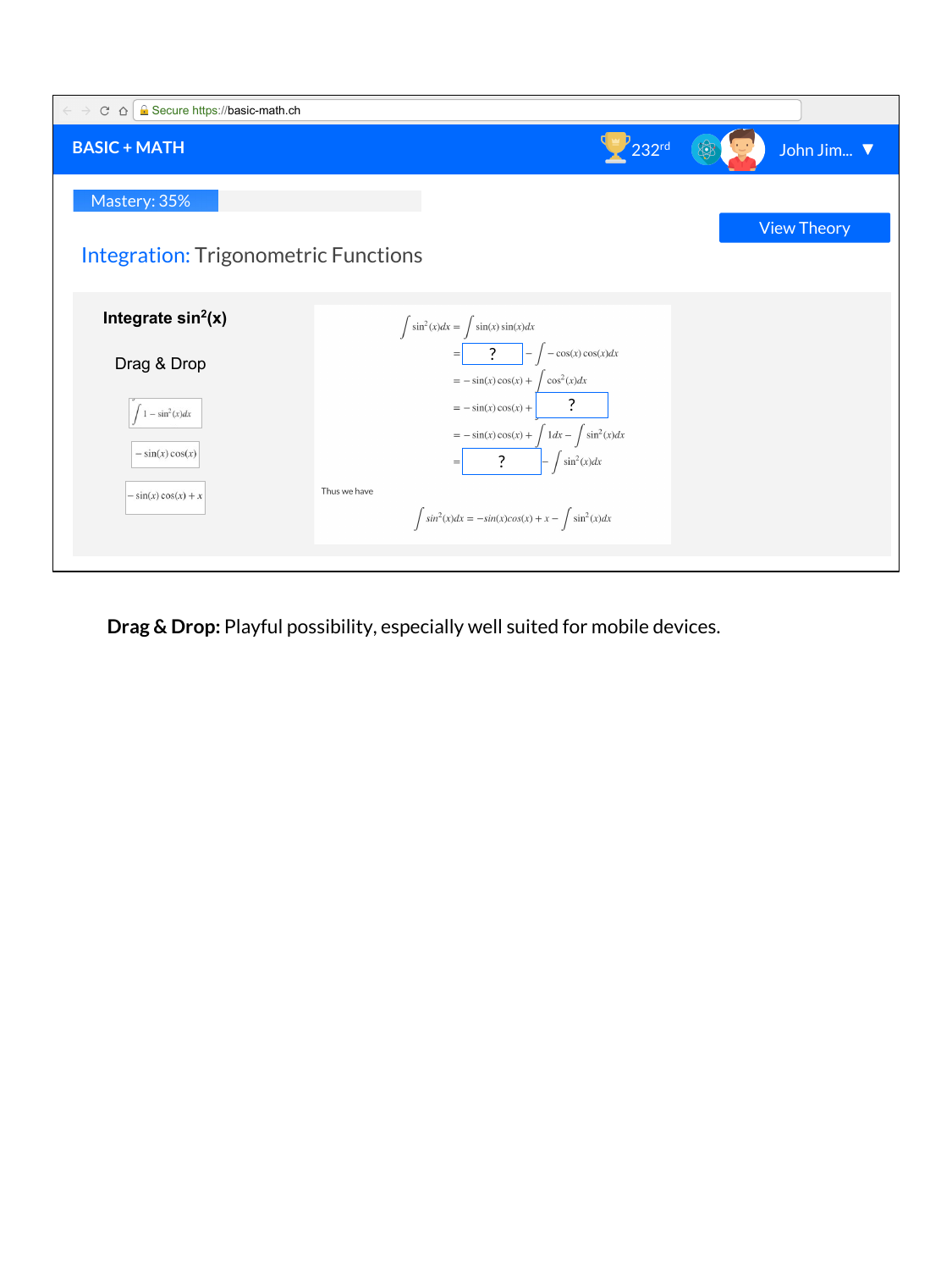

Which types will be implemented exactly is subject to discussion.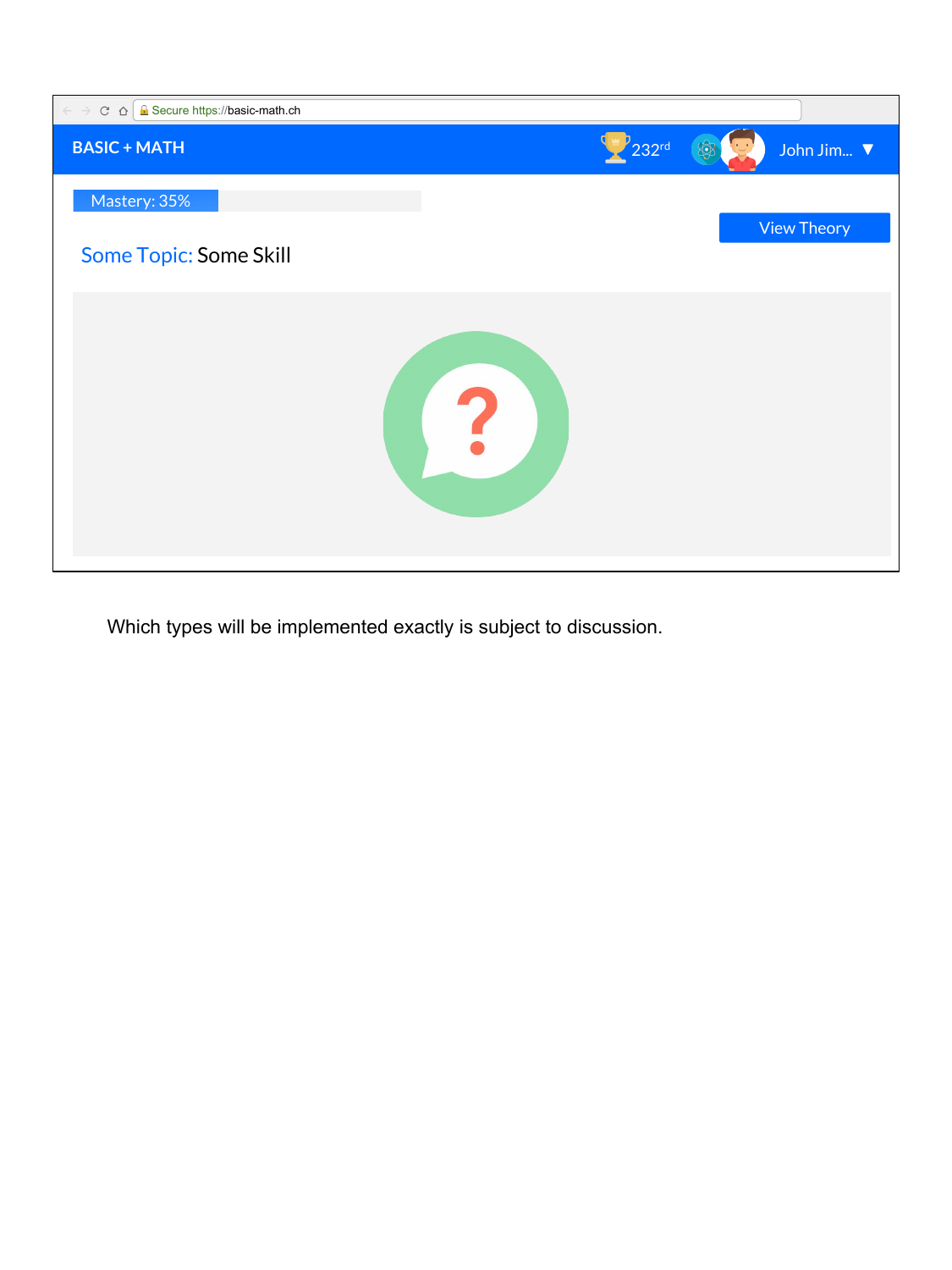## **Gamification**

**Engaging students more.**